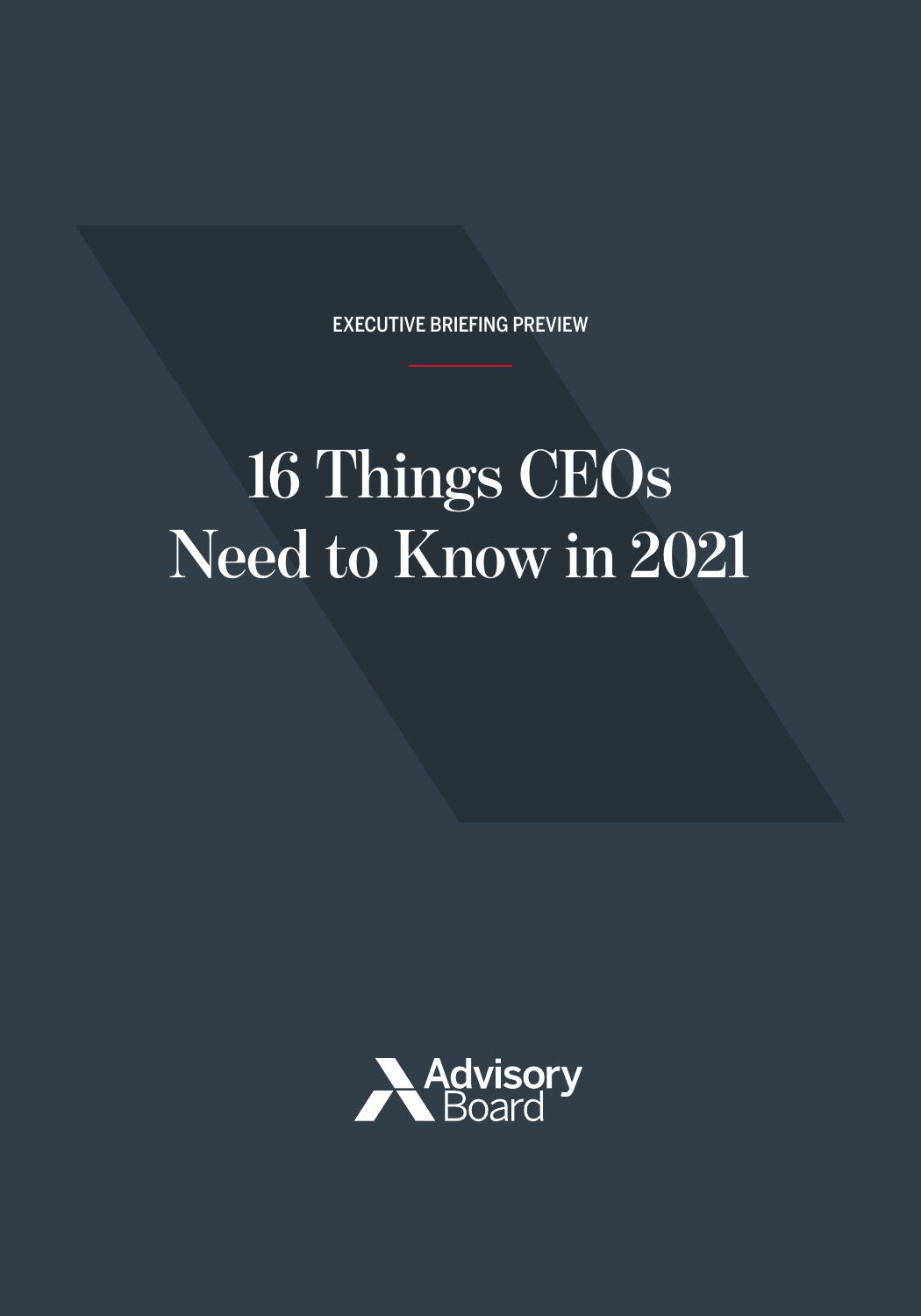In a year when the public and political spotlight<br>I was already focused squarely on health care, was already focused squarely on health care, the Covid-19 pandemic has intensified the level of scrutiny on the industry. While sentiment toward the industry has largely improved, the outbreak has also prompted conversations about the structural shortcomings of the current system. Although the issues of coverage and affordability remain at the forefront, Covid-19 has introduced a new dimension—resilience—to the discussion as well.

This executive briefing examines the emerging focus on resilience by breaking down how purchaser motivations are (and aren't) shifting—and how the core structural elements of the delivery system must evolve as a result of the Covid-19 pandemic.

This preview contains the first eight of our 16 top insights about the state of the health care industry in the wake of the Covid-19 pandemic. Members of select Research programs<sup>1</sup> have access to the full briefing.

**The Formore information, please contact us at [programinquiries@advisory.com](mailto:programinquiries%40advisory.com?subject=)** or visit [advisory.com/memberships](http://advisory.com/memberships).

1) Health Care Advisory Board (Strategy for hospitals and health systems), Health Care Industry Committee (for health care professional service companies), Clinical Innovators Council (for life sciences firms), Health Care IT Forum (for digital health companies), and Health Plan Advisory Council (for health plans).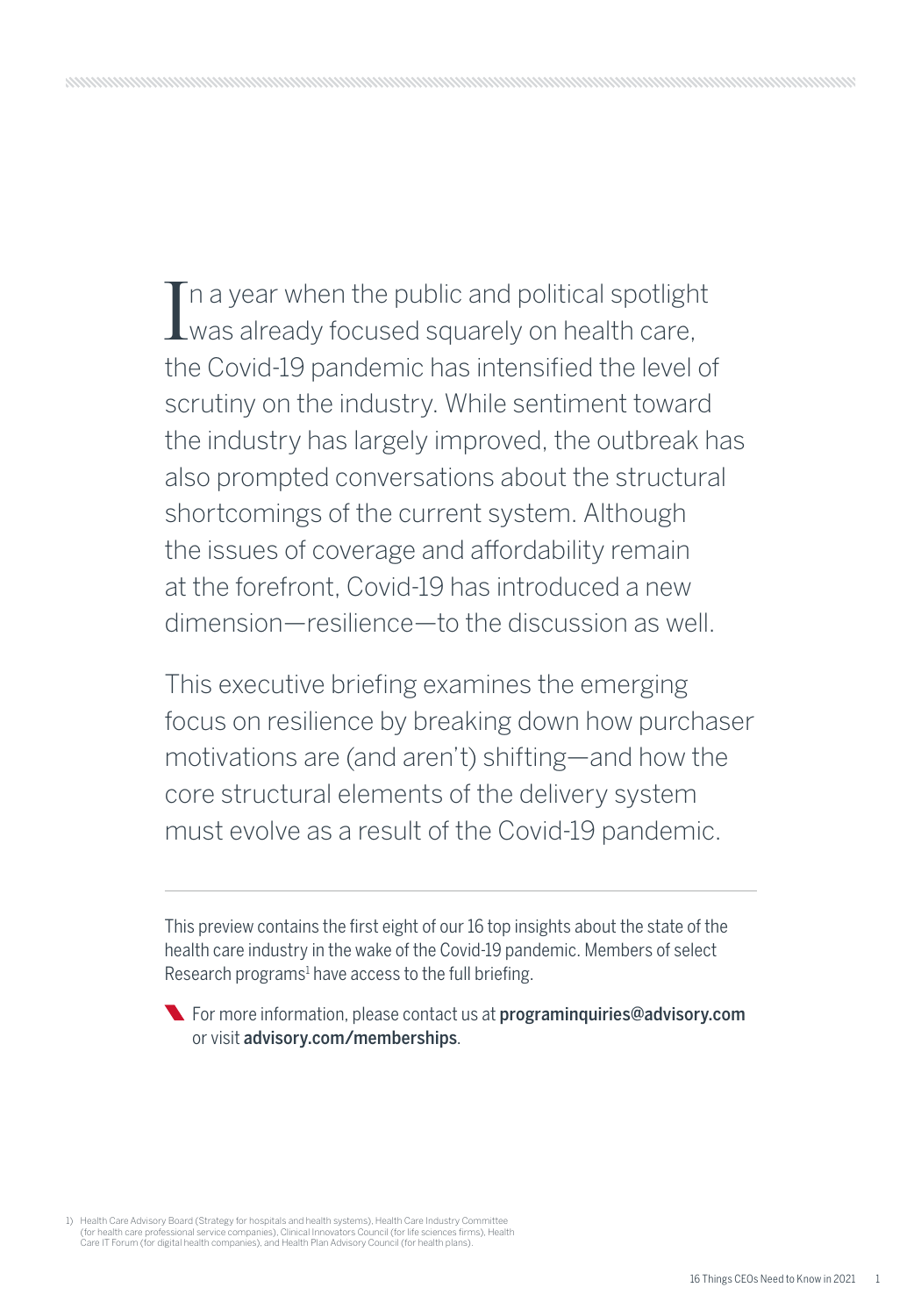# **16 things** CEOs need to know in 2021

# AVAILABLE IN PREVIEW

- **01** [The need to improve the industry's](#page-4-0)  durability has not eliminated the [mandate to deliver on affordability.](#page-4-0)  [True resilience delivers on both](#page-4-0)  [ambitions.](#page-4-0)
- **02** [Despite a near-term focus on](#page-6-0)  providing financial relief, neither [Medicare nor Medicaid are backing](#page-6-0)  [off from efforts to control future](#page-6-0)  [spending growth.](#page-6-0)
- **03** Employers will increasingly seek [savings by accelerating physician](#page-8-0)[led efforts to steer patients to](#page-8-0)  [lower-cost care settings.](#page-8-0)
- **04** [While the pandemic has introduced](#page-10-0)  [new complexities for value-based](#page-10-0)  [care, both public and private](#page-10-0)  payers [remain committed to](#page-10-0)  [payment reform.](#page-10-0)
- **05** [Fear that the pandemic will prompt](#page-12-0)  increased consolidation is driving [purchasers to more strategically](#page-12-0)  [align with independent physicians.](#page-12-0)
- **06** While most physician practices would prefer to align with other [independent groups, many more](#page-14-0)  are ultimately likely to seek [acquisition by private equity](#page-14-0)  firms or [health plans.](#page-14-0)
- **07** [Following a short-term slowdown,](#page-16-0)  [hospital M&A is likely to accelerate](#page-16-0) but the bar for proving value has [increased for both participants and](#page-16-0)  [regulators alike.](#page-16-0)
- **08** [Covid-19 presents a unique—but](#page-18-0)  likely fleeting—opportunity for [health systems to demonstrate](#page-18-0)  the [value of scale.](#page-18-0)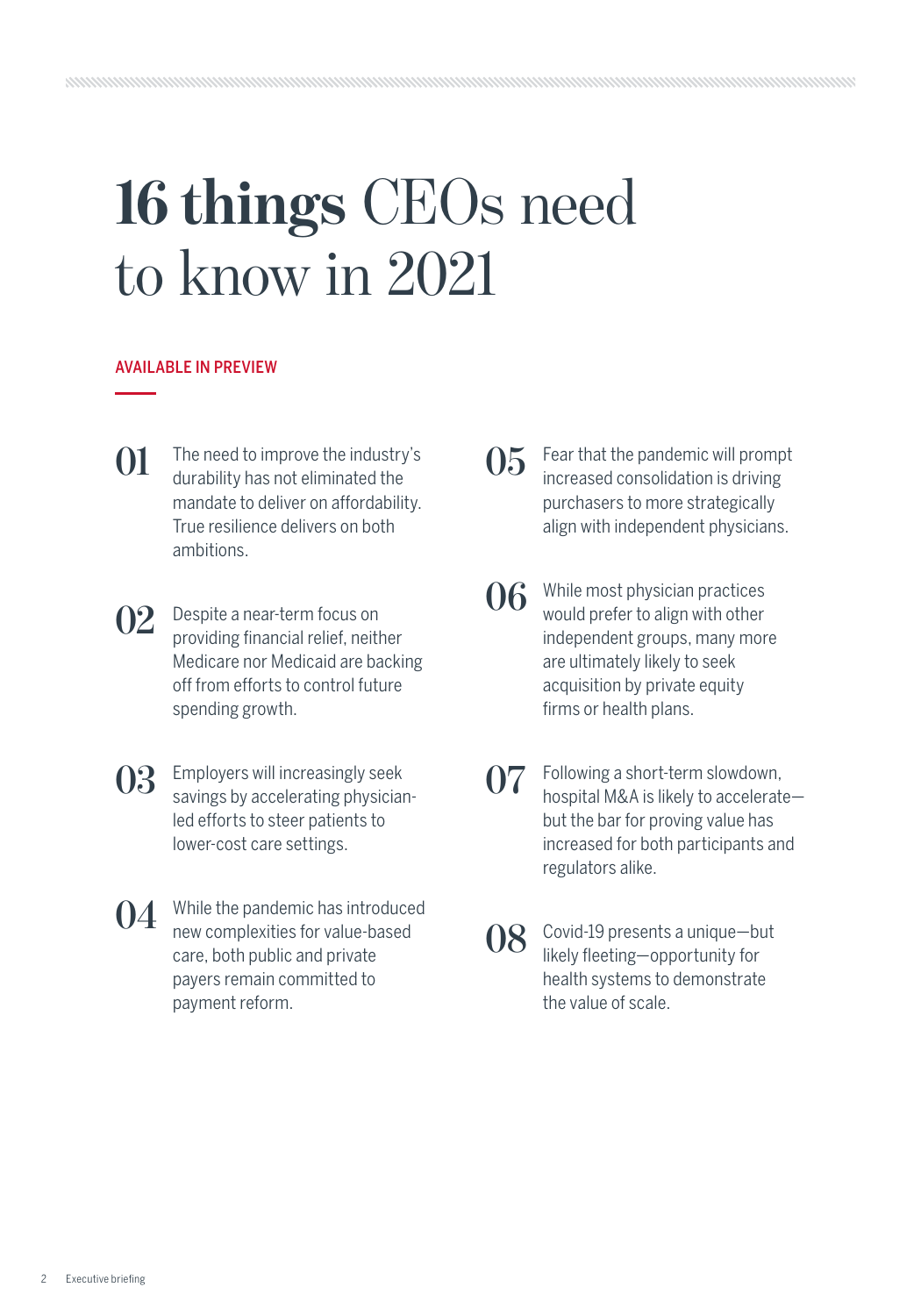# AVAILABLE WITH MEMBERSHIP

- **09** Enthusiastic projections about home-based care hinge primarily on growing patient preference, overlooking the complex interplay of factors that influence site-ofcare shifts.
- **10** A growing and widespread web of alliances between plans, pharmacies, and ambulatory providers is poised to shift pharmaceutical-reliant services out of the hospital setting.
- 11 Practical, regulatory, and reimbursement barriers will continue to constrain home-based senior care, despite clear patient preference to "age in place."
- **12** With telehealth unlikely to return to pre-pandemic lows, the industry must ensure virtual care is used to confront (not exacerbate) unaffordability and inequity.
- 13 The pandemic has forced hospitals to grapple publicly with three major weaknesses: supply chain shortages, capacity management constraints, and workforce burnout.
- **14** Greater transparency—and tighter cross-industry alignment—will be even more critical to improving supply chain resilience than larger stockpiles.
- 15 While low hospital occupancy has long been viewed as a sign of the industry's inefficiency, the pandemic will shift fixed-cost restructuring efforts away from the inpatient space.
- **16** Given the immense burden borne by frontline clinicians, executives must reaffirm their commitment to investing in their clinical workforces.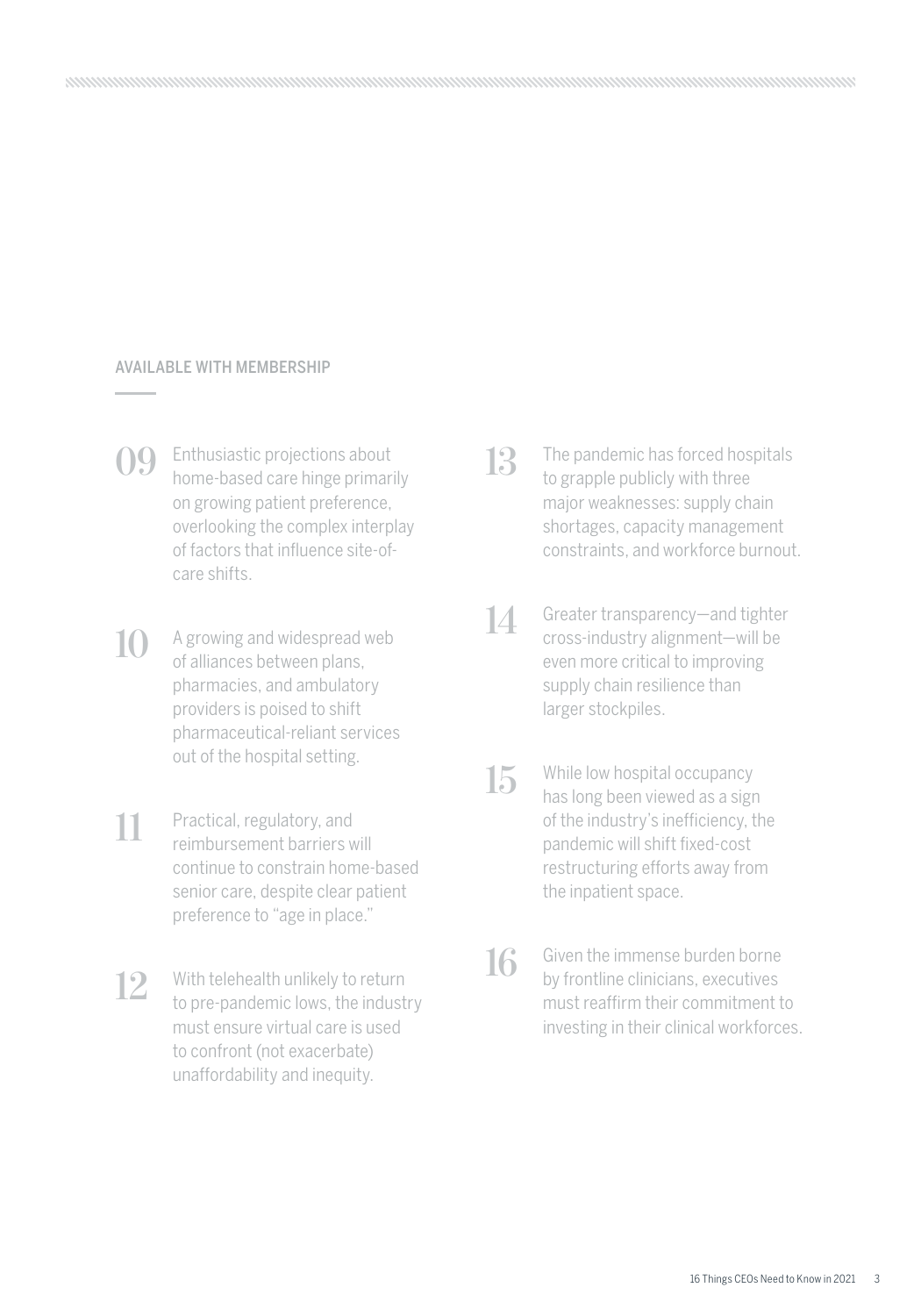<span id="page-4-0"></span>The need to improve the industry's durability has not eliminated the mandate to deliver on affordability. True **durability has not eliminated the resilience delivers on both ambitions.** 

> At both the individual and organizational levels, the health care industry took extraordinary action to battle Covid-19. But the pandemic has also exposed many of the industry's shortcomings. In some cases, the most remarkable stories from the front lines—for example, the extreme lengths providers went to in order to secure PPE—also underscore the industry's biggest weaknesses. Shortages of supplies, staff, cash reserves, and (to a lesser extent) bed capacity, all highlighted the fragility of the U.S. health care system, both in its ability to withstand sudden surges as well as precipitous drop-offs in demand.

> Improving the industry's ability to withstand such shocks would be straightforward with unlimited resourcing. With additional funding, the health care industry could assemble massive stockpiles of critical supplies, staff large numbers of empty beds, and maintain huge cash reserves.

> But such strategies would stand in direct conflict with recent efforts to improve health care affordability. Our opinion at Advisory Board is that affordability is itself a necessary element of resilience.

An industry that is not financially sustainable in the best of times won't be able to weather a shock or crisis (Figure 1.1).

Investing in more durability seemingly requires compromising affordability, and a middle ground meets neither goal.

Can the industry satisfy both aims?

Advisory Board's view is that true resilience lies not in brute strength and massive reserves, but in the ability to respond and pivot quickly in times of crisis. Defined in these terms, resilience includes at least four key elements.

Efficient use of resources is the first core tenet of resilience—and is integral to the industry's ability to deliver on the growing mandate for affordability. However, an industry that runs leanly must also have structures in place that make it flexible. As demands on the industry shift (sometimes suddenly), it must be able to respond accordingly. Agility is also critical. An industry that is flexible but slow to move is unlikely to successfully weather a sudden shock or crisis.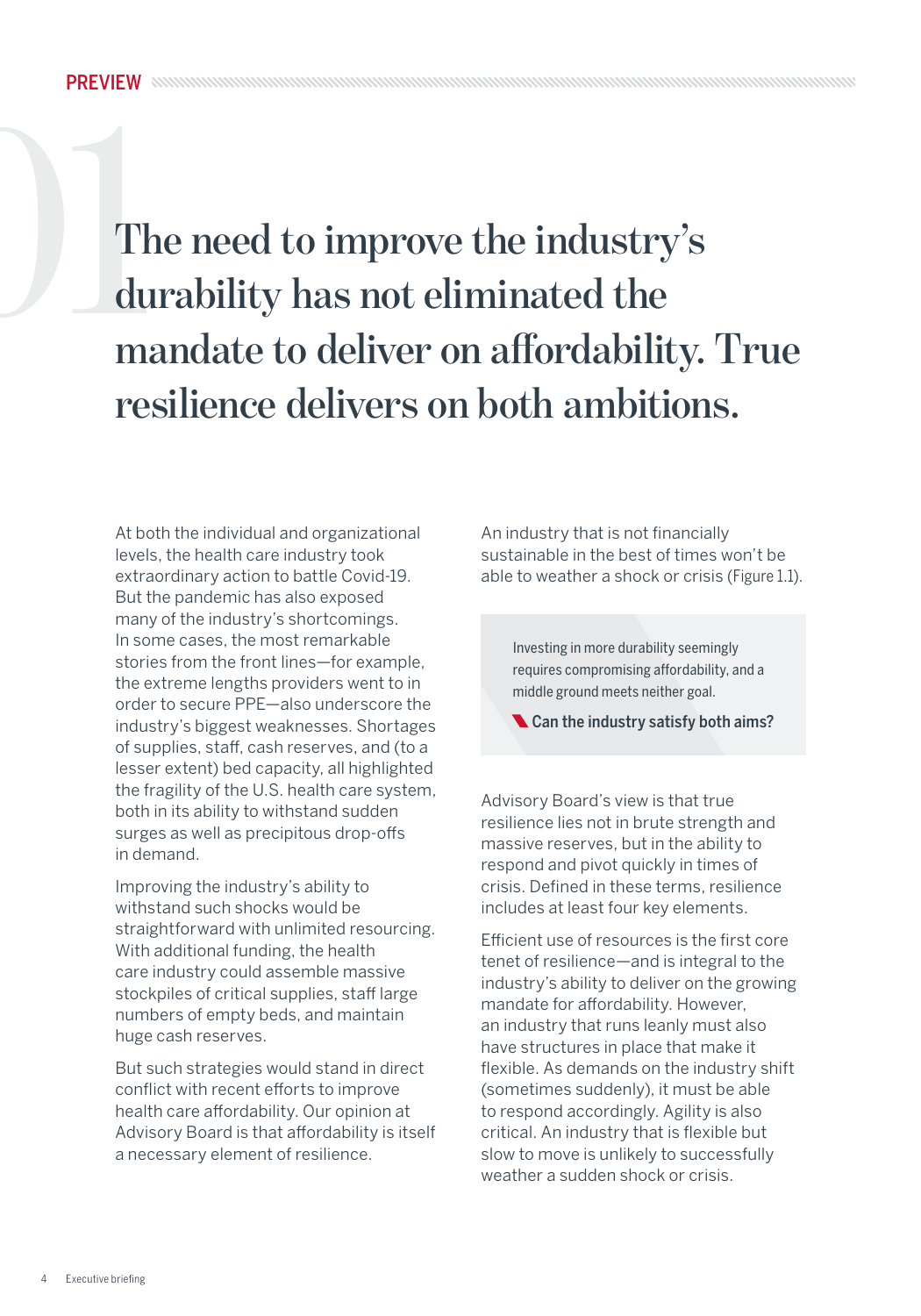Finally, we would also argue that the industry cannot truly be resilient unless it is built on a foundation of health equity. A system that benefits only some patients and leaves others more vulnerable is one that amplifies the impact of shocks—the opposite of resilience (Figure 1.2).

While this newfound focus on resilience does not reflect a shift away from affordability, it could stand to change the way in which health care purchasers pursue affordability.

# FIGURE 1.1: HOW CAN HEALTH CARE BECOME MORE DURABLE WITHOUT SACRIFICING AFFORDABILITY?



# FIGURE 1.2: RESILIENCY LIES IN EFFICIENT, FLEXIBLE, AGILE, AND EQUITABLE STRATEGIES

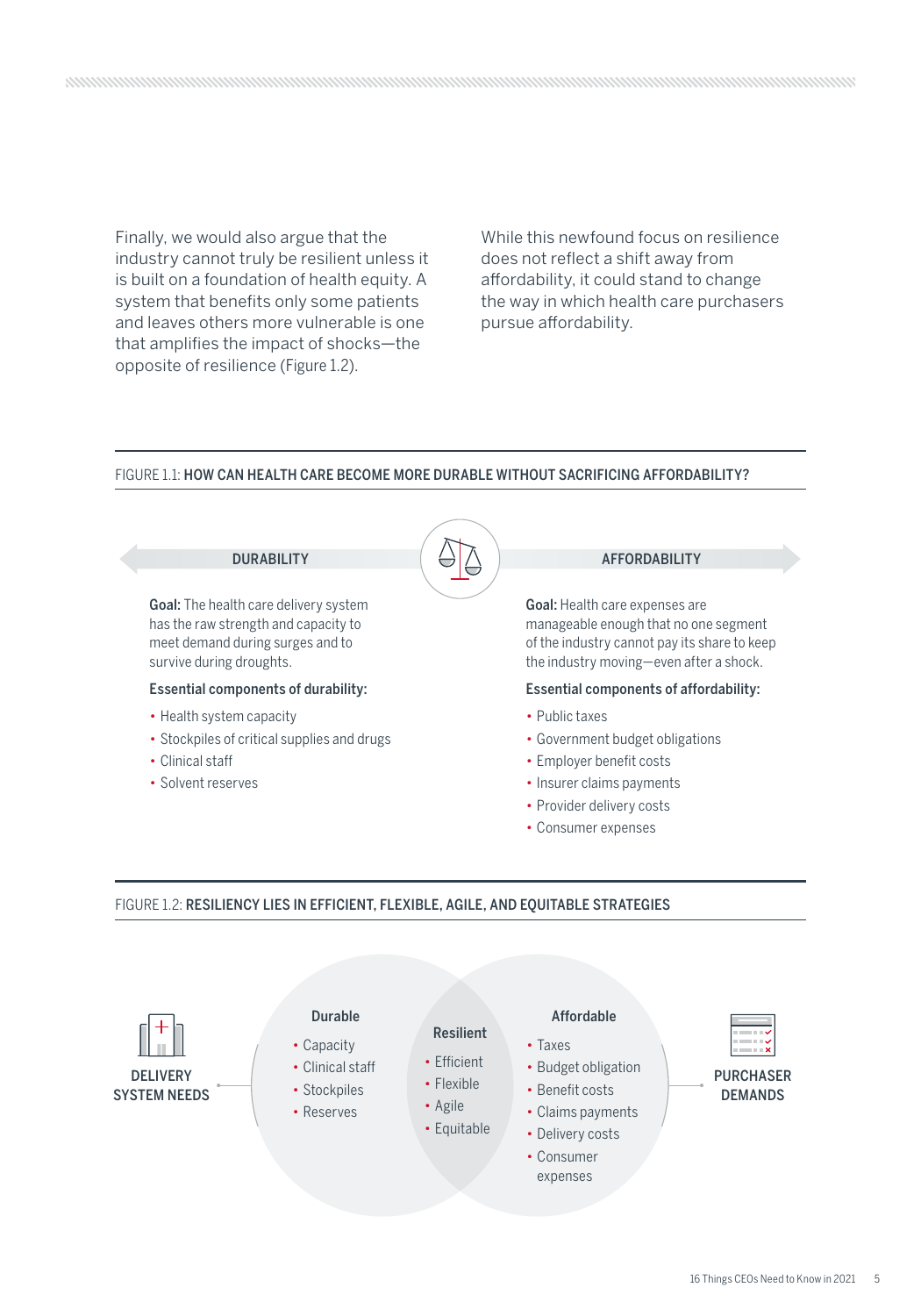<span id="page-6-0"></span>**1022**<br> **1022**<br> **1022**<br> **1022**<br> **1022**<br> **1022**<br> **1022**<br> **1022**<br> **1022**<br> **1022**<br> **1022**<br> **1022**<br> **1022**<br> **1022**<br> **1032**<br> **1032**<br> **1032**<br> **1032**<br> **104**<br> **104**<br> **104**<br> **104**<br> **104**<br> **104**<br> **104**<br> **104**<br> **104**<br> **104**<br> **104**<br> **financial relief, neither Medicare nor control future spending growth.** 

> Before the Covid-19 pandemic began, policymakers on both sides of the aisle were signaling a growing openness to pricing controls. Hospitals and pharmaceutical manufacturers found themselves common targets in proposals at the federal and state levels. In the wake of Covid-19, such conversations have largely halted as the government has worked to bolster providers and fund the race for a vaccine.

This doesn't mean that CMS is pivoting away from efforts to control spending. In fact, policymakers have continued to emphasize their focus on other spending control levers like site-of-care shifts and value-based care programs. Moreover, the looming insolvency of the Medicare Hospital Insurance Trust Fund is likely to prompt Congressional action in the coming years. Historically, provider rate cuts have been a consistent component of legislative changes designed to bolster the trust fund (Figure 2.1).

While price cuts in Medicare are likely in the coming years, Medicaid programs are expected to feel even more immediate urgency to control spending. With the majority of states required to balance their budgets, legislators and administrators will be forced to look for immediate savings opportunities.

Federal aid for state Medicaid programs prohibits states from disenrolling Medicaid beneficiaries, reducing Medicaid benefits, or increasing beneficiary cost-sharing, leaving states with few options for managing Medicaid spending. Absent additional federal funding, most states will likely resort to Medicaid reimbursement cuts to balance their budgets (Figure 2.2). Such cuts were common during the Great Recession—and Medicaid directors already expect even deeper cuts this time around.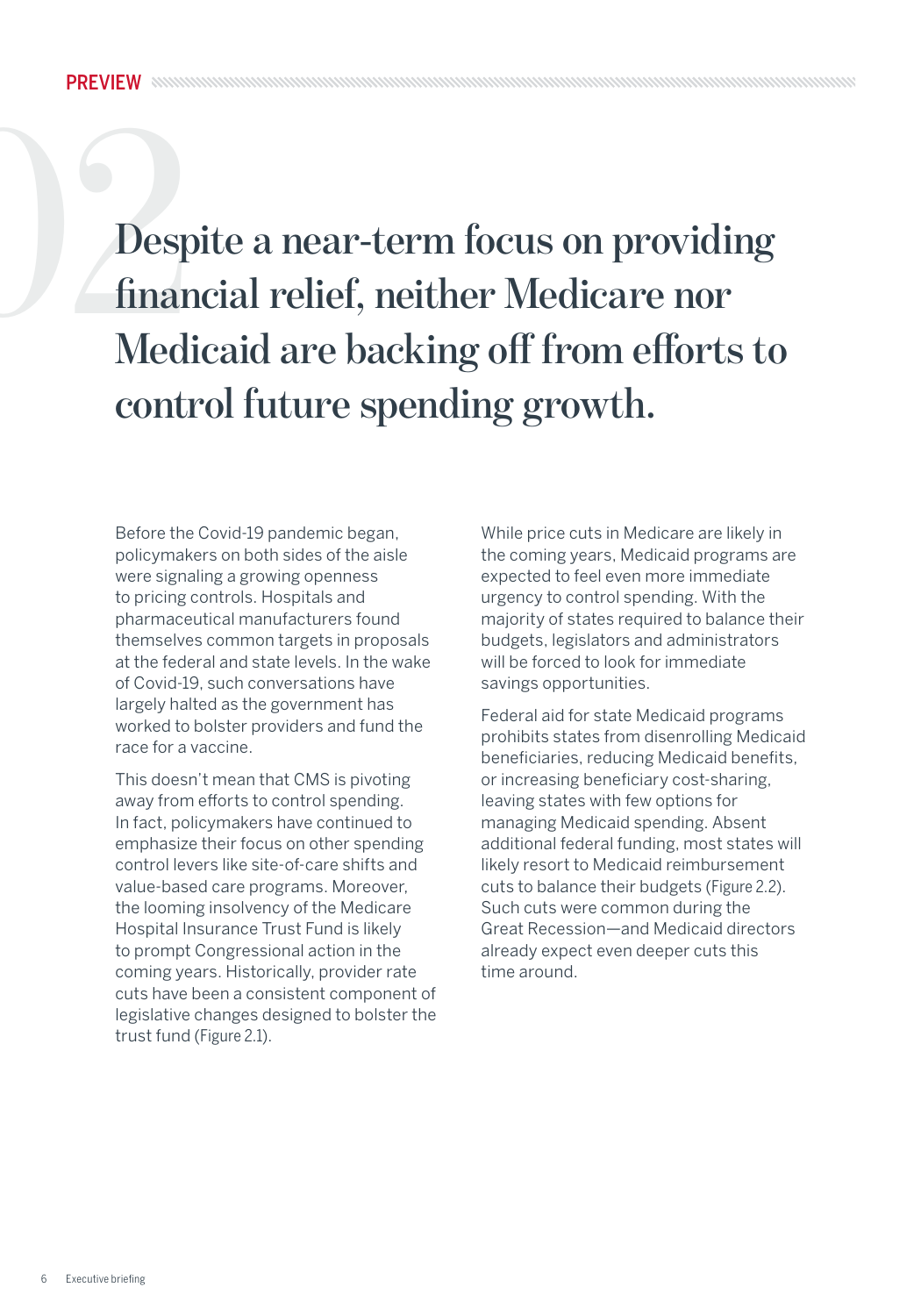# FIGURE 2.1: MEDICARE PRICE GROWTH STEADY, CMS CONTINUES TO PURSUE OTHER COST-SAVINGS LEVERS



1) Inpatient Prospective Payment System.

2) Hospital Outpatient Prospective Payment System.

# FIGURE 2.2: MAJORITY OF MEDICAID PROGRAMS TURNED TO PRICE CUTS DURING LAST RECESSION

States reporting at least one provider rate cut or freeze



[The looming crisis facing Medicaid programs] is going to be the '09 recession on steroids. It's going to hit hard, and it's going to hit fast."

> **Matt Salo** Executive Director, National Association of Medicaid Directors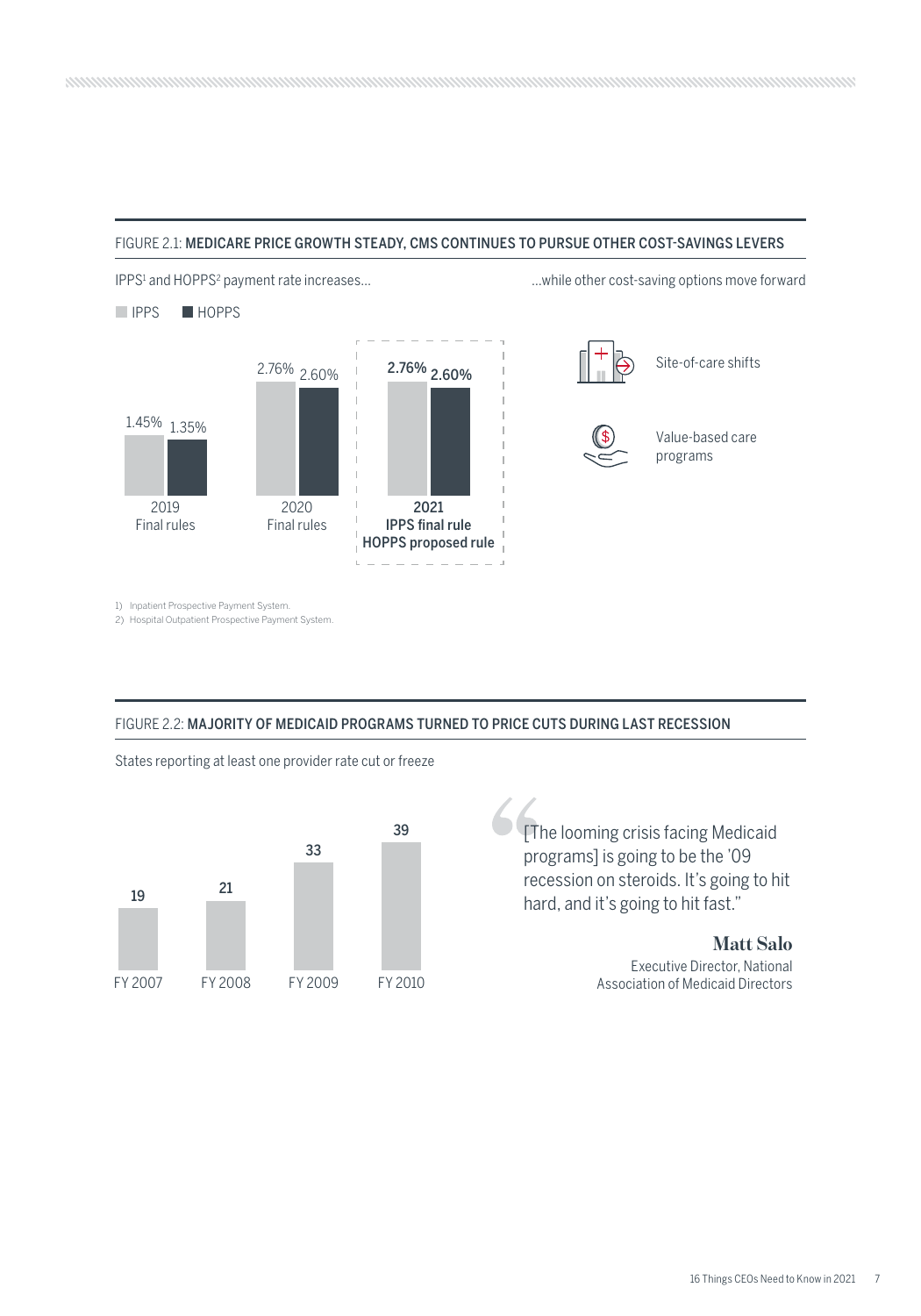<span id="page-8-0"></span>Employers will increasingly seek<br>
savings by accelerating physician-led<br>
efforts to steer patients to lower-cost **savings by accelerating physician-led care settings.** 

> While Medicaid seems poised to follow a similar trajectory to that observed during the Great Recession, employers are pursuing a very different set of strategies this time around. A decade ago, employers' primary strategy to cut health spending was to shift costs onto employees (Figure 3.1).

Despite the acute financial pressure facing many employers, Advisory Board does not expect most employers to pursue cost-shifting today. Heavy reliance on high-deductible health plans across the past decade means that many employers have reached the limit of what their employees are willing to bear. The optics of cutting health care benefits during a pandemic are also poor. Perhaps most importantly, many employers have found that health care costs are trending under budget for this year due to the immense number of employees that canceled nonurgent procedures during the first half of 2020. Finally, the sheer magnitude of the financial pressure facing many employers means that those seeking near-term savings will likely resort to layoffs, rather than trying to wring modest savings out of their health care costs.

Employers will still look to control health spending across the long term. However, such strategies are unlikely to be notably altered by the pandemic.

Before the pandemic began, employers were coalescing around steeragefocused strategies. Whether through concierge navigation services, Center of Excellence networks, reference pricing, or second opinion services, employers were experimenting with a variety of ways to shift employees to lower-cost (and potentially higher-quality) providers and care settings. In fact, perhaps one of the most important impacts of high-deductible health plans has been to increase consumer willingness to tolerate these types of steerage strategies, so long as it minimizes their out-of-pocket exposure (Figure 3.2).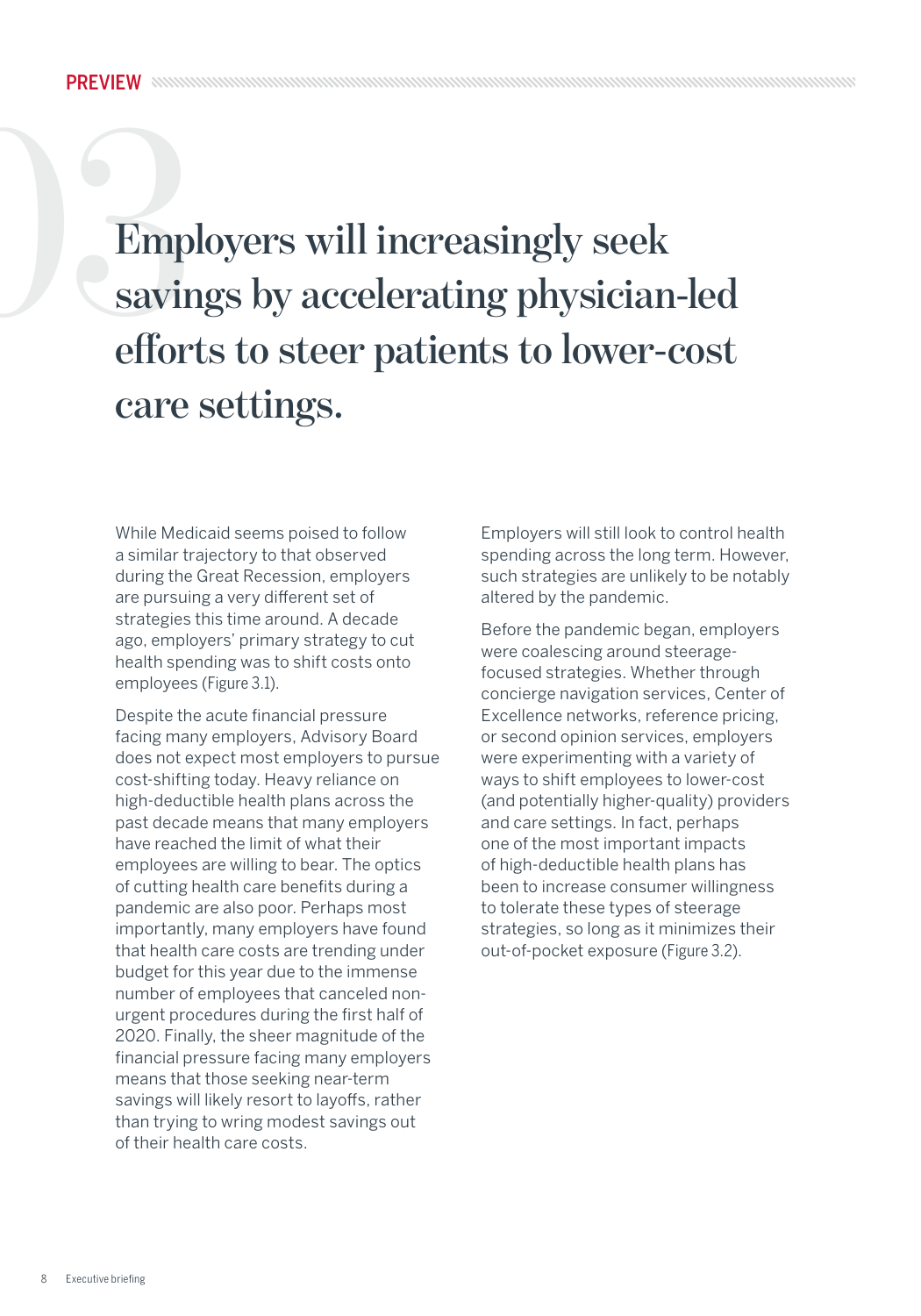# FIGURE 3.1: COMMON EMPLOYER BENEFIT CHANGES POST-2008 RECESSION

Percentage of employers indicating they were likely or very likely to make or keep changes after economy recovers in 2009 n=329 human resources professionals



# FIGURE 3.2: COST SHARING INCREASED ACCEPTANCE OF MANAGED CARE

Percentage of people who report cost- or coverage-related features as the most important aspects in a health plan n=1,407 adults ages 18–64 with employer-sponsored insurance

Cost-related Coverage-related

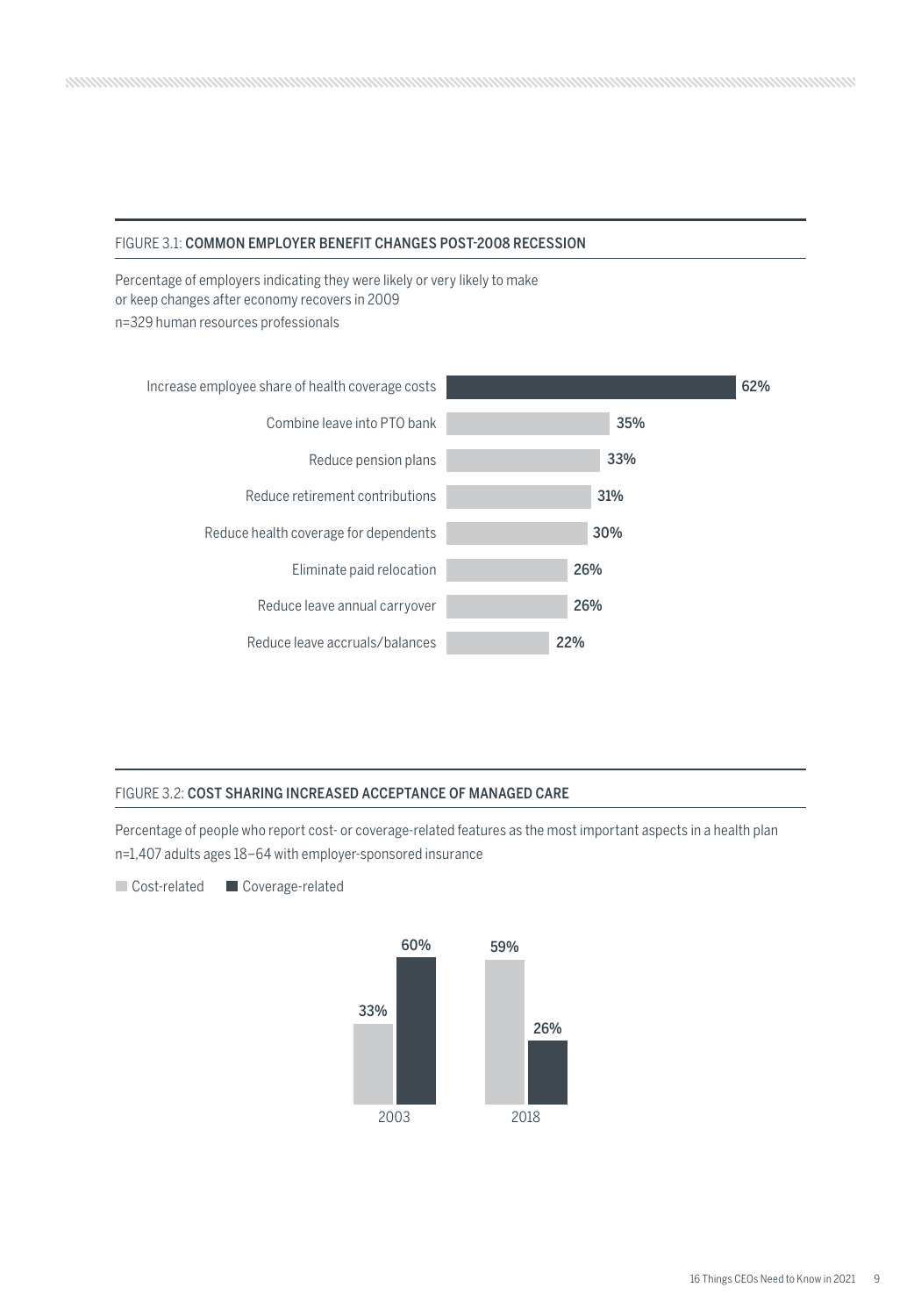<span id="page-10-0"></span>While the pandemic has introduced<br>
new complexities for value-based can<br>
both public and private payers rema **new complexities for value-based care, both public and private payers remain committed to payment reform.** 

> Across all payer segments—both public and private—the pandemic has raised questions about the future of value-based care and risk-based contracting.

> Covid-19 has undoubtedly slowed the progress of Medicare risk models. New value-based programs that were slated to launch in 2020—like the Direct Contracting model and Primary Care First model—are now delayed until 2021 (although critically, CMS has not canceled these programs). CMS also announced that it will not accept new applicants to the Medicare Shared Savings Program for 2021. At the same time, CMS has introduced several flexibilities designed to keep participation levels in current programs steady. For example, they have granted ACO participants more time to transition out of upside-only models and agreed to waive any losses incurred in downside risk models for the duration of the public health emergency.

Many private payers have similarly updated contract terms to grant riskbearing providers flexibility for 2020. Some health plans even hope to accelerate adoption of value-based care models, particularly among independent physician practices that may see newfound value in the steady revenue streams offered by capitated contracts.

For example, Blue Cross and Blue Shield (BCBS) of North Carolina is offering independent physicians in its market financial support and revenue stabilization through 2021. In return, participating physicians must join the plan's ACO program and commit to maintaining their independence for the duration of the program.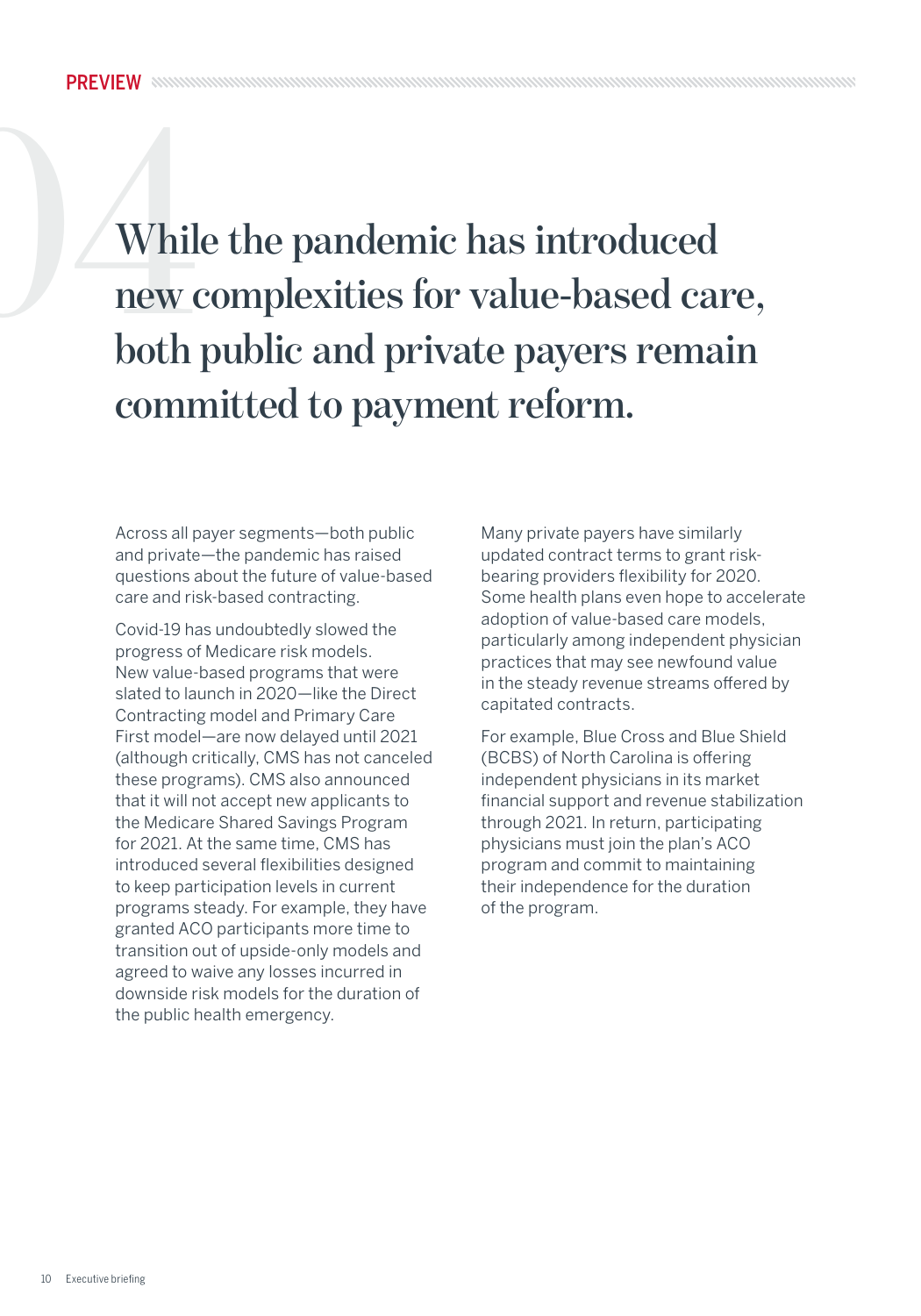# CASE PROFILE

# BCBS of North Carolina accelerated payment program





# Financial stabilization

Distribute payments until the end of 2021 to "true up" revenue to what an average practice earned in 2019

Require practices to commit to join a Blue Premier ACO by January 1, 2021

Transition to value-based care



# Eligibility for capitation

Offer practices a primary care capitation model that will start in 2022 (PCPs are not required to join at this time)

# Requirements to participate in the program

Provide care delivery and care coordination activities **1** Provide care delivery  $\sum$  commit to join and care coordination



value-based care

**3** Maintain independent<br>status for the duration status for the duration of the program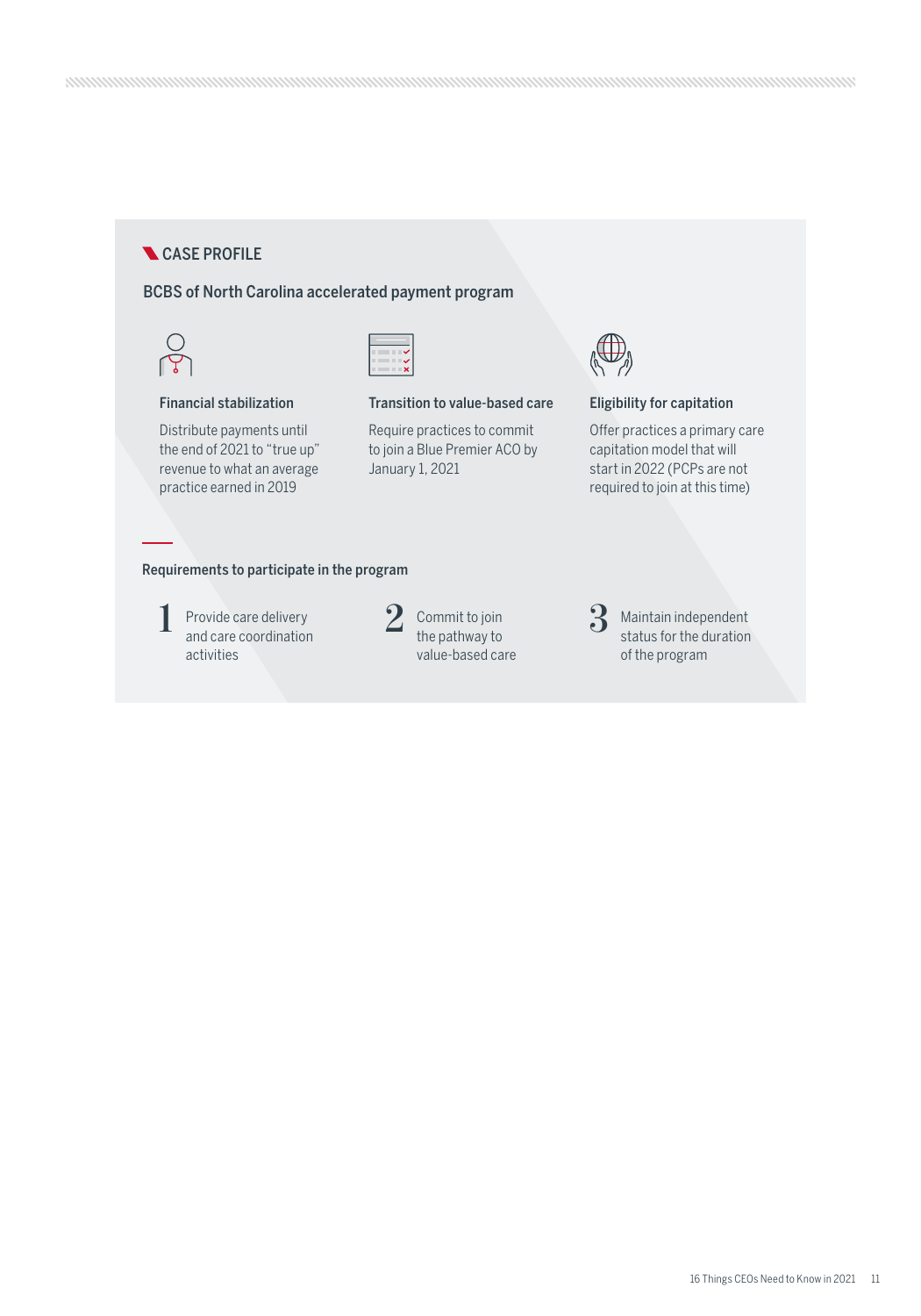<span id="page-12-0"></span>Fear that the pandemic will prompt **increased consolidation is driving purchasers to more strategically align with independent physicians.** 

 $\blacktriangle \blacktriangle$ 

Efforts to stabilize physician revenue come as many practices—especially small primary care and single-specialty groups face immense financial pressure due to Covid-19. The pandemic will undoubtedly push a number of these practices to seek shelter with a larger partner who can provide immediate financial support, as well as protection during future crises.

The range of potential capital partners a practice may consider has expanded significantly in recent years (Figure 5.1). Where physicians once had to choose between a larger practice and a health system, physicians today may also consider partnering with a national practice firm, a health plan, or a private equity investor.

Purchasers and legislators are increasingly making their preferences known. Many of these stakeholders have expressed their concerns over the role that hospital employment of physicians may play in driving up prices, as well as the role that private equity investors have played in exacerbating surprise out-of-network bills.

For example, in the wake of the pandemic, the Pacific Business Group on Health (a coalition of private and public employers based on the West Coast) sent a letter to the California legislature requesting that the state help stabilize the economics of independent primary care practices—and establish a moratorium on hospital-led M&A for the next year.

These monthly payments would serve as a lifeline to primary-care providers who have suffered a serious loss of revenue during the COVID pandemic and, as a result, would otherwise be forced to close their practices or be acquired by large health systems."

# **Bill Kramer**

Executive Director for Health Policy at the Pacific Business Group on Health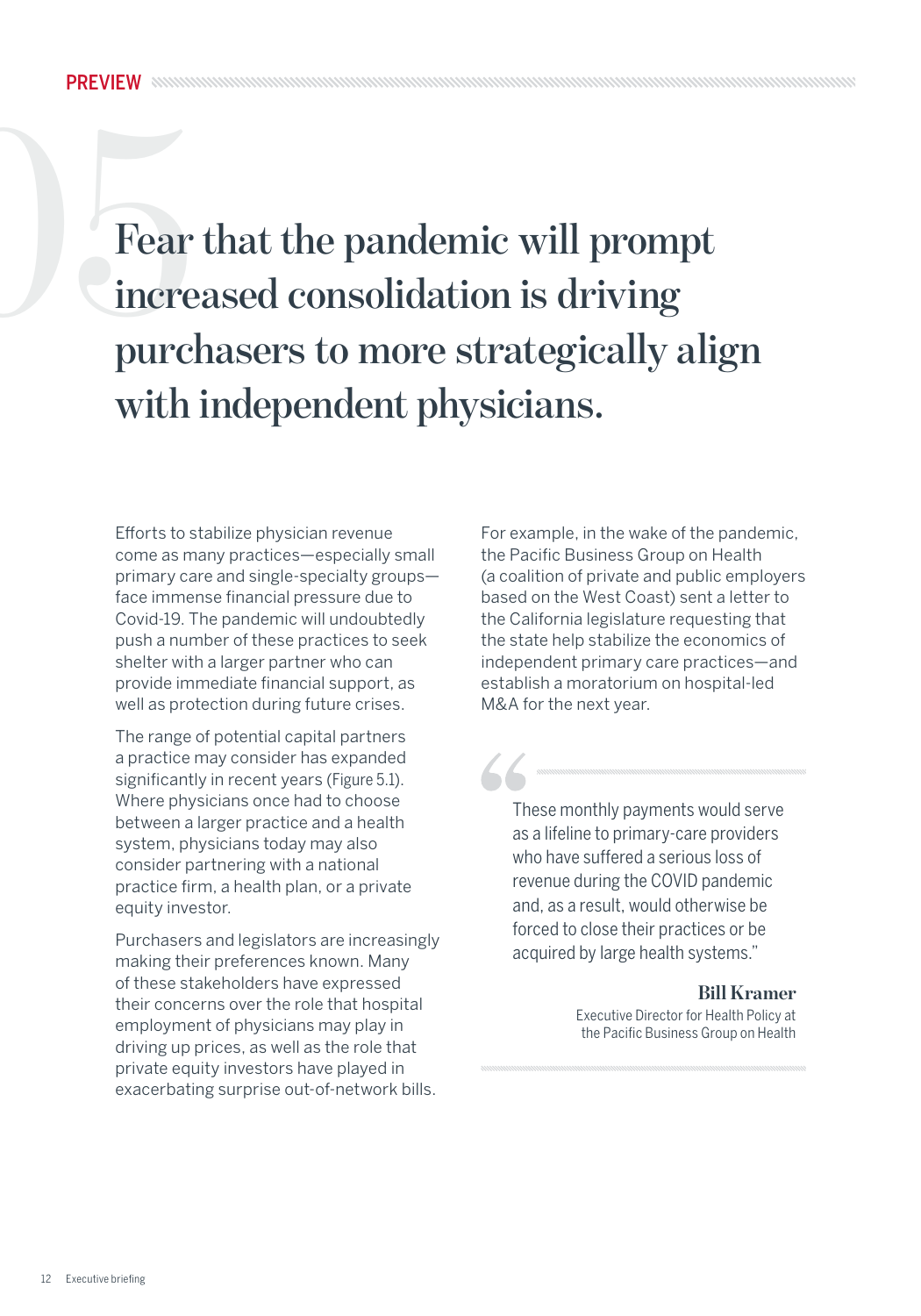# FIGURE 5.1: POTENTIAL STRATEGIC PARTNERS FOR ESTABLISHED PHYSICIAN PRACTICES

| Potential partner            | <b>Attractive factors</b>                                         | Deterring factors                                                                                         | Common target specialties                                    |                                           |
|------------------------------|-------------------------------------------------------------------|-----------------------------------------------------------------------------------------------------------|--------------------------------------------------------------|-------------------------------------------|
| Other physician<br>practices | Like-minded, similar<br>to status quo                             | Likely only large<br>groups have enough<br>capital to acquire                                             | Single and multi-<br>specialty groups                        | <b>Typical</b><br>physician<br>preference |
| Enablement<br>partner        | Independence, long-<br>term sustainability.<br>burnout mitigation | Partial business model<br>change, limited short-<br>term cash support                                     | Small, independent<br>primary care practices                 |                                           |
| Health plan                  | Long-term<br>sustainability,<br>burnout mitigation                | Lose independence,<br>partial business model<br>change                                                    | Independent primary<br>care practices                        | <b>New</b><br>suitors                     |
| Private equity<br>investor   | Rapid cash infusion,<br>remain independent                        | Aggressive growth<br>targets, limited control<br>over future owners.<br>range of business<br>model change | Orthopedics,<br>gastroenterology.<br>women's health, urology |                                           |
| Health system                | Stability with<br>employment, existing<br>delivery infrastructure | Lose independence,<br>uncertain revenue<br>stability due to Covid-19                                      | Primary care practices,<br>new physician graduates           | No slam<br>dunk                           |

# **CASE PROFILE**

# Requests from Pacific Business Group on Health to California legislature



Require health insurers to distribute \$2.5B in prospective payments to independent PCPs



Expand opportunities for primary care practices to transition to value-based care models that increase investment in primary care



Mandate that hospitals and health systems forgo M&A deals with other providers for 12 months in order to receive CARES Act funding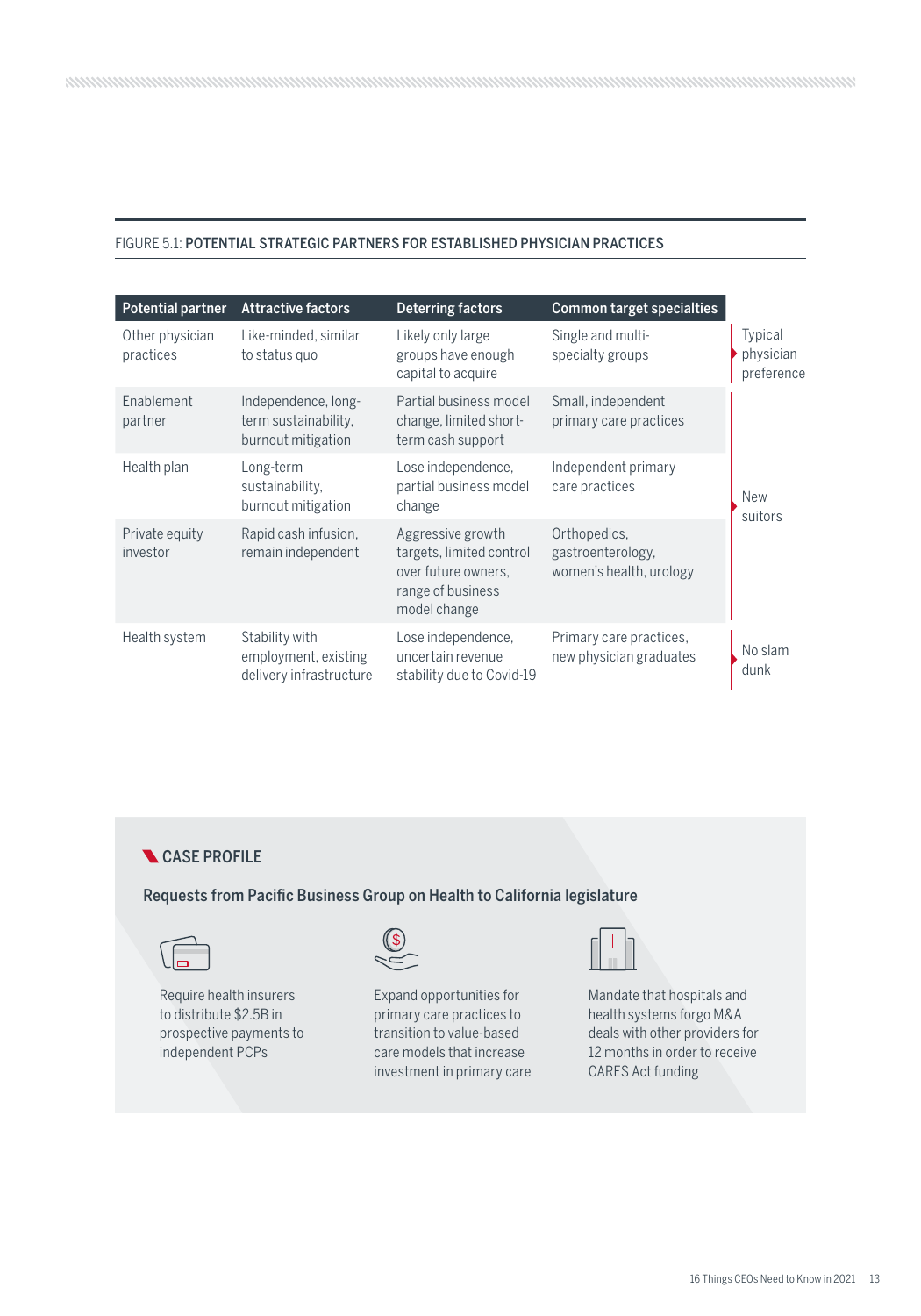<span id="page-14-0"></span>While most physician practices would<br>prefer to align with other independent<br>groups, many more are ultimately **prefer to align with other independent groups, many more are ultimately likely to seek acquisition by private equity firms or health plans.**

> If possible, most physician groups would likely prefer to maintain their independence by aligning with a larger practice. While the number of independent practices has continued to decline, recent years have also seen the growth of physician disruptors like ChenMed, Aledade, and Privia—all of whom purport to offer a physician-led alternative to hospital employment or private equity (PE) investment.

Many of these players operate models that center on risk-based contracts and value-based care. As a result, they have successfully weathered the first few months of the Covid-19 pandemic. However, their singular focus on valuebased care models also means that they are extremely selective in the physicians they partner with. Despite continued growth, they also remain relatively small players in a limited number of markets.

For physicians who choose to forgo independence, health systems have long been a natural partner. In recent years, however, a growing number of physicians—particularly those who have chosen to remain independent to this point—have expressed hesitations about seeking hospital employment, due largely to concerns about loss of

autonomy. Those who do not want to seek employment with a health system are likely to find themselves with two viable options: private equity firms and health plans.

Because of the sudden nature of the economic downturn, many private equity groups found themselves with plenty of liquid funds or "dry powder" to spend. Practice finances are expected to continue to deteriorate in the coming months, as it has become clear that a complete volume recovery is unlikely and as federal support winds down. PE activity is likely to accelerate as practice valuations decrease and as travel restrictions start to ease.

Health plans have also emerged from early stages of the pandemic in a position of relative financial strength. This will provide players like Humana and Optum<sup>1</sup> with additional opportunity to accelerate physician alignment strategies that have been underway for a few years. Of particular note is the recent entry of several Blues plans into the physician space as well; most notably, Blue Cross Blue Shield (BCBS) of California's acquisition of Brown & Toland, a large physician group on Northern California (Figure 6.1).

<sup>1)</sup> Advisory Board is a subsidiary of Optum. All Advisory Board research, expert perspectives, and recommendations remain independent.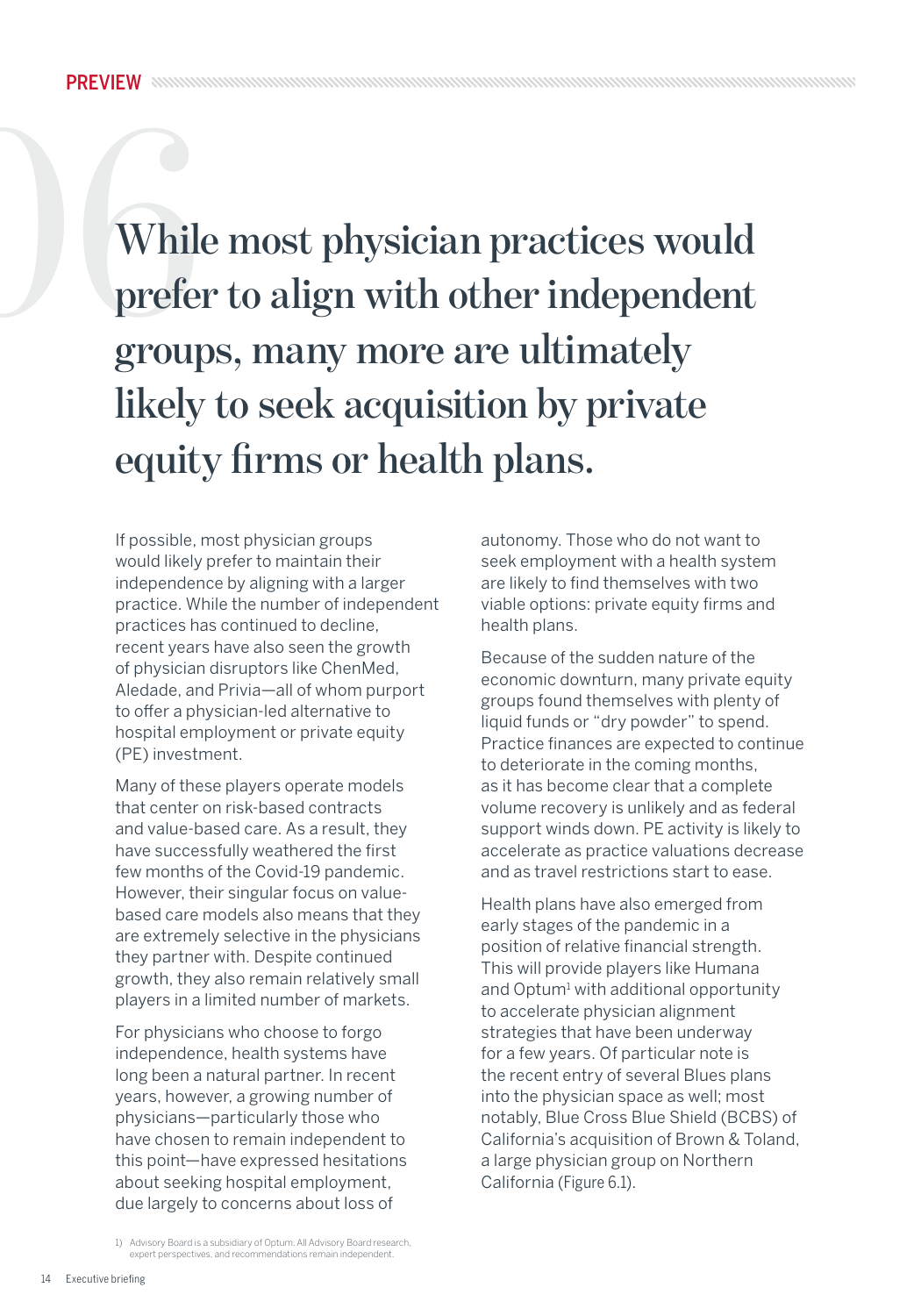# **CASE PROFILE**

# Aledade emphasizes value proposition to physicians

Aledade, Inc. procured shipments of PPE for over 500 physician practices in its ACOs, including:

**282K** Surgical masks

**29K** Face shields

**119K** KN95 respirators



"It looks like there will be no new ACOs in 2021. But you can add practices to existing ACOs. We @AledadeACO have 38 of them. And we will take every last independent primary care practice who wants something better for their patients, for their practices, and for society."

> **Farzad Mostashari**, CEO, Aledade, Inc. Twitter, 4/30/2020

# **CASE PROFILE**

ChenMed openly recruits and expands

**25% expansion** with 15 new locations planned for 2020, as of June 2020

"Find a like-minded physician-led and run practice that's big enough and stable enough to help today and for the long term."

> **Christopher Chen**, CEO, ChenMed LinkedIn, 6/10/2020

# FIGURE 6.1: PLAN-PHYSICIAN ALIGNMENT MARCHES ON



Physician practices throughout the U.S.

• Establishes joint venture with PE firm Welsh, Carson, Anderson & Stowe to expand primary care centers for seniors with subsidiary Partners in Primary Care (47 locations)

**55+ 46,000+ 14**

Employed or contracted physicians

• Acquired DaVita Medical Group in 2019, which operates 300 clinics, 35 urgent-care centers, and six outpatient surgery centers throughout the U.S.

# Humana Optum1 Blue Cross Blue Shield

BCBS plans investing in provider acquisition and/or alignment

- June 2019: BCBS of Minnesota enters a joint venture with North Memorial Health to co-own 20 outpatient clinics
- April 2020: Blue Shield of California's subsidiary Altais acquires Brown & Toland's 2,700 physicians

1) Advisory Board is a subsidiary of Optum. All Advisory Board research, expert perspectives, and recommendations remain independent.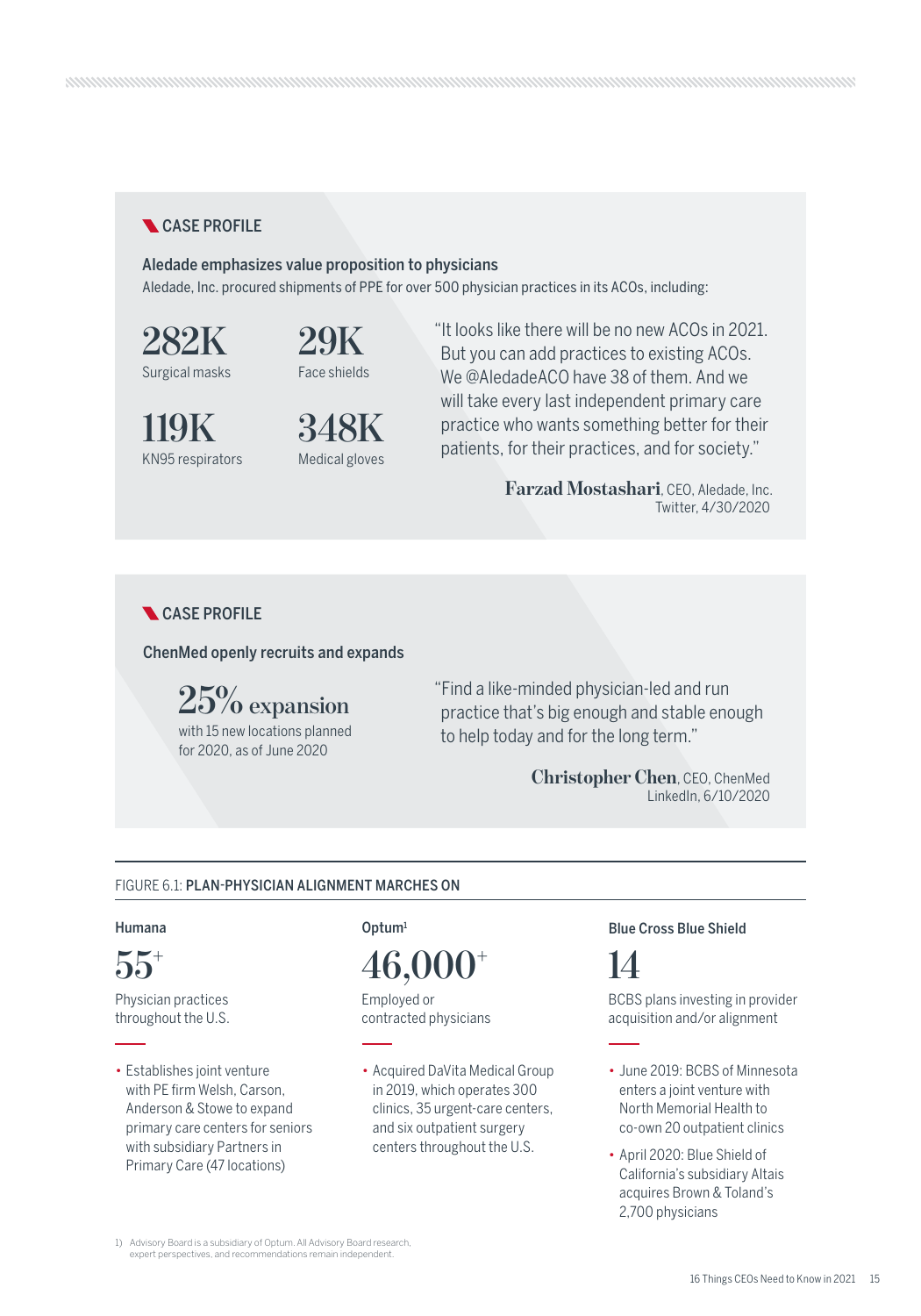<span id="page-16-0"></span>Following a short-term slowdown,<br>hospital M&A is likely to accelerat<br>but the bar for proving value has **hospital M&A is likely to accelerate but the bar for proving value has increased for both participants and regulators alike.** 

> Hospitals and health systems face many of the same financial pressures as independent physician practices. While their size affords them some level of protection, many are anticipating heavy consolidation activity within the hospital sector as well.

Advisory Board expects that hospital M&A activity will slow temporarily due to a combination of limited bandwidth among executive teams and a desire to see how potential partners fare financially in the coming months. In the long run, however, M&A activity will likely accelerate (Figure 7.1).

The pandemic will almost certainly prompt an uptick in acquisitions of small community hospitals, many of which face extreme financial headwinds as a result of Covid-19. While regulators may

fear the potential ramifications of such deals on pricing, they are also unlikely to prevent deals that will preserve access within a community.

The outlook for "mergers of equals" (whether financially motivated or strategically motivated) is less clear. While Advisory Board expects an uptick in deal announcements, it is not yet certain how regulators will look on such deals, and whether they will offer more or less—leniency in the wake of the pandemic (Figure 7.2)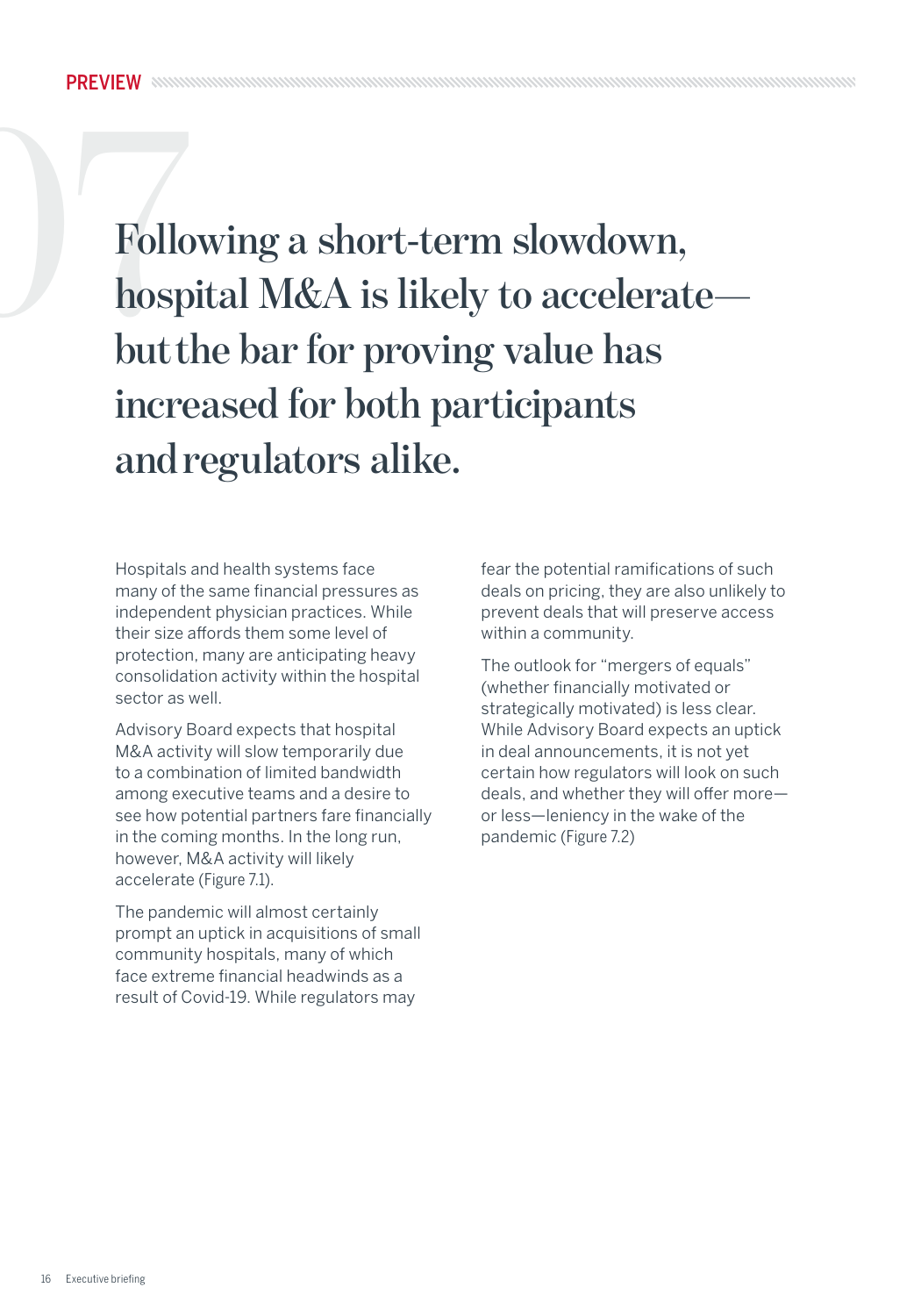# FIGURE 7.1: M&A ACTIVITY TO SLOW TEMPORARILY BEFORE ACCELERATING

### Factors contributing to a near-term slowdown



Management teams actively redeploying resources and investing time to manage Covid-19 crisis



Reduced cash on hand as a result of delayed and canceled care



Organizations waiting for health care demand to stabilize before committing to mergers and acquisitions

# Possible drivers of long-run M&A acceleration



Mounting financial challenges ("have-to" scenarios): Will financial pressure from Covid-19 force previously unwilling partners to seek shelter in scale?



New returns to scale ("want-to" scenarios): Will the emerging competitive landscape offer organizations new opportunities to find value in scale and achieve true "systemness"?



More regulatory freedom: Will regulators accept new (or old) arguments for the benefits of consolidation and permit M&A where they had not before?

## FIGURE 7.2: COVID-19 IMPACT ON M&A



# Opportunistic acquisitions Crisis has created

unmanageable financial stress for smaller organizations

### Scrambles for scale

Success depends on generating sustained advantages over competitors

## Ambitious alliances

Occur if competitive dynamics offer new advantages to scale or systems feel better able to capture gains

# Covid-19 impact on M&A

- $\blacktriangleright$  Deals are likely to accelerate as a result of the crisis
- Deals could be accelerated by Covid-19 under the right conditions:
	- Both parties see clear value in increasing scale
	- Value of consolidation is clear to regulatory stakeholders

Financial motivation

Strategic motivation

Organization B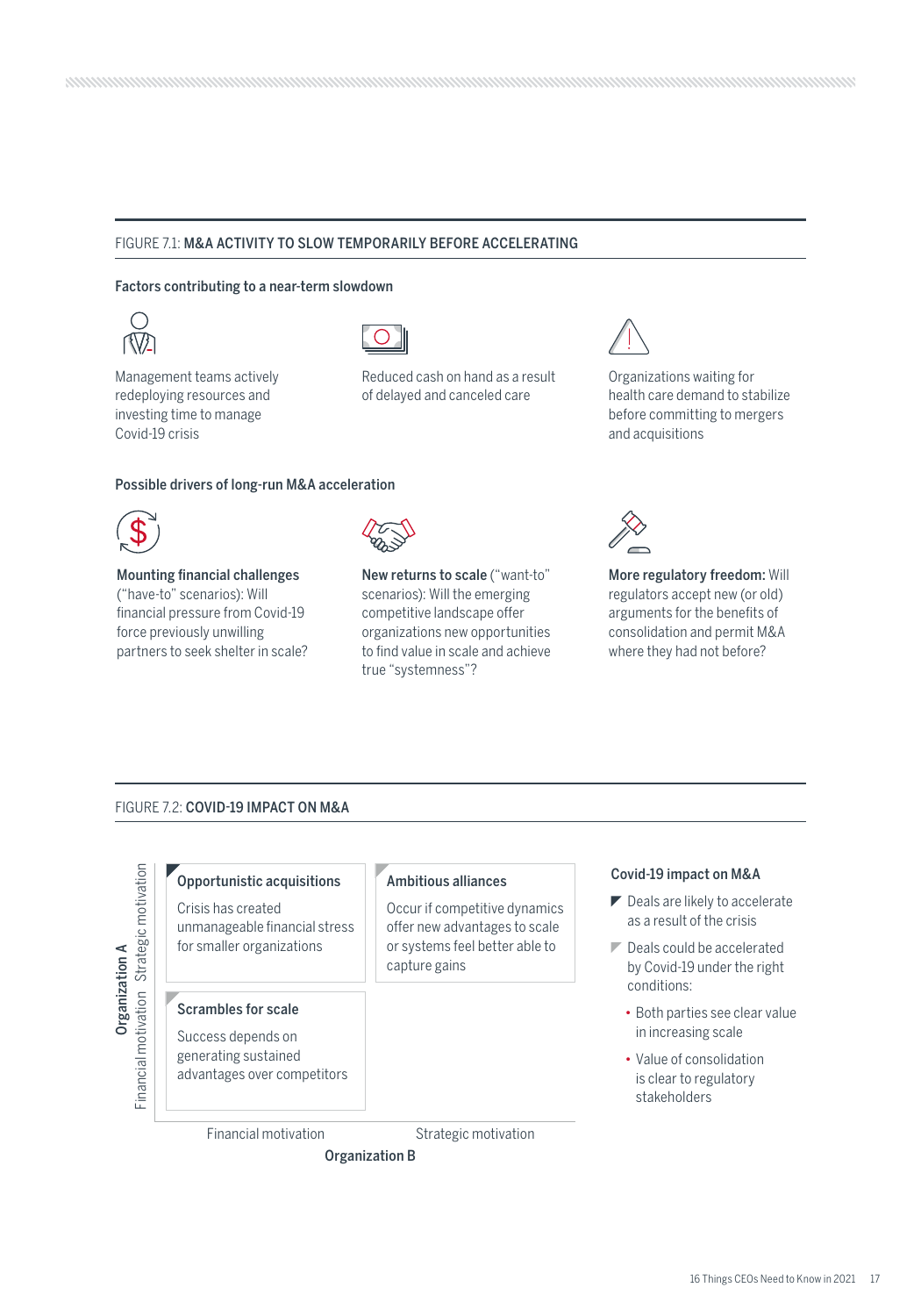# <span id="page-18-0"></span>08**Covid-19 presents a unique—but likely fleeting—opportunity for health systems to demonstrate the value of scale.**

The regulatory outlook for hospital M&A will depend at least in part on health systems' ability to prove and articulate the value that scale has provided during the pandemic.

By and large, most health systems were able to demonstrate a remarkable amount of "systemness" in their Covid-19 responses. The pandemic required systems to make quick and centralized decisions, to flex supplies and staff across their organizations, and to quickly roll out new protocols and programs (such as telehealth) enterprise-wide (Figure 8.1).

While the pandemic has provided health systems with an opportunity to find new value in scale, the peri-Covid "recovery"period will also provide organizations with a unique opportunity to pursue evergreen (and in many cases, ever-elusive) systemness ambitions. As organizations bring services and staff

back online, they may choose to establish new norms and structures. For example, they might rationalize service lines, sunset underperforming programs, reorganize governance and leadership structures, or outsource functions to third parties (Figure 8.2).

Many decisions will revolve around site of care. The recovery period provides opportunity for leaders to re-evaluate ratios of inpatient and outpatient capacity, shift services out of the hospital setting, and permanently expand telehealth and virtual care options.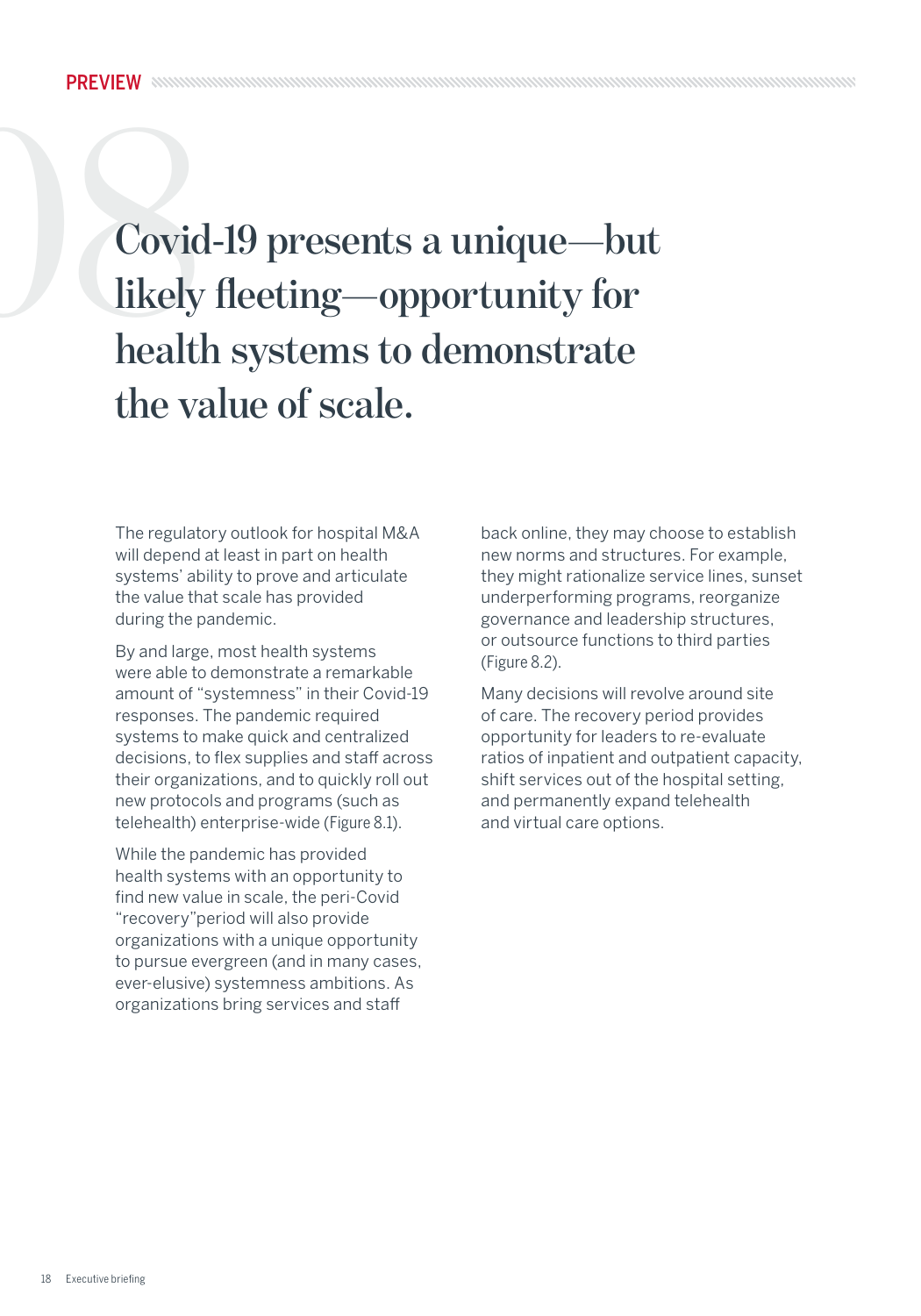# FIGURE 8.1: SOME SYSTEMS ABLE TO REAP REWARDS OF SYSTEMNESS (NOT JUST SCALE)

# OPERATIONAL ADVANTAGE

# Novant Health

- 15 hospitals, 350+ practices in NC, SC, VA
- Built an interactive, real-time dashboard at the system, region, facility, and clinic levels to preempt supply shortages and shift resources across system
- As of June 2020, no Novant facility had experienced shortfalls in ventilators, PPE, or other resources

# STRUCTURAL ADVANTAGE

# NorthShore University HealthSystem

• Five hospitals, 140+ practices in Evanston, IL

- Transformed a single hospital campus into a dedicated Covid-19 treatment center for the system
- Allowed the system to triple its ICU surge capacity

# TRANSFORMATIONAL ADVANTAGE

# UC San Diego Health

- Two-hospital academic system in San Diego, CA
- University engineers developed a monitoring platform for Covid-19 patients to recover at home using a wearable device and an app
- Monitoring platform is being tested by patients in a clinical trial at the health system

# CLINICAL ADVANTAGE

# Montefiore Medical Center

• 11 hospitals in Bronx, NY

• Created a command center to enable critical care physicians to provide virtual support to staff across the system; enabled the system to manage with a 1:50 critical care physician ratio

# FIGURE 8.2: LEADING HEALTH SYSTEMS WILL USE THE RECOVERY PERIOD AS AN OPPORTUNITY

- Reorganize governance and leadership structures: Emergency response efforts highlight organizational structures that slow down decision-making and hinder coordination
- Make difficult decisions about outsourcing: about which business functions to keep in-house and which can be outsourced to third parties
- Rationalize services across sites of care: **3** Rationalize services across sites of care:<br> **3** Evaluate which services to bring back and where; **C** Permanently expand telehealth and virtual recovery period could be opportunity to sunset under-performing programs or shift settings
- **1** Re-evaluate ratio of inpatient to outpatient capacity: While more outpatient capacity is needed, health systems will be reluctant to downsize acute inpatient capacity **4**
- 2 Make difficult decisions about outsourcing:<br> **2** Shift procedures out of the hospital (or hospital Financial pressure jump-starts conversations outpatient department) setting: After clinging to hospital-based reimbursement, hospitals will confront which services can safely move to alternative sites of care **5**
	- options: After being forced to use telehealth, consumers (and some physicians) will expect continued availability of virtual care services **6**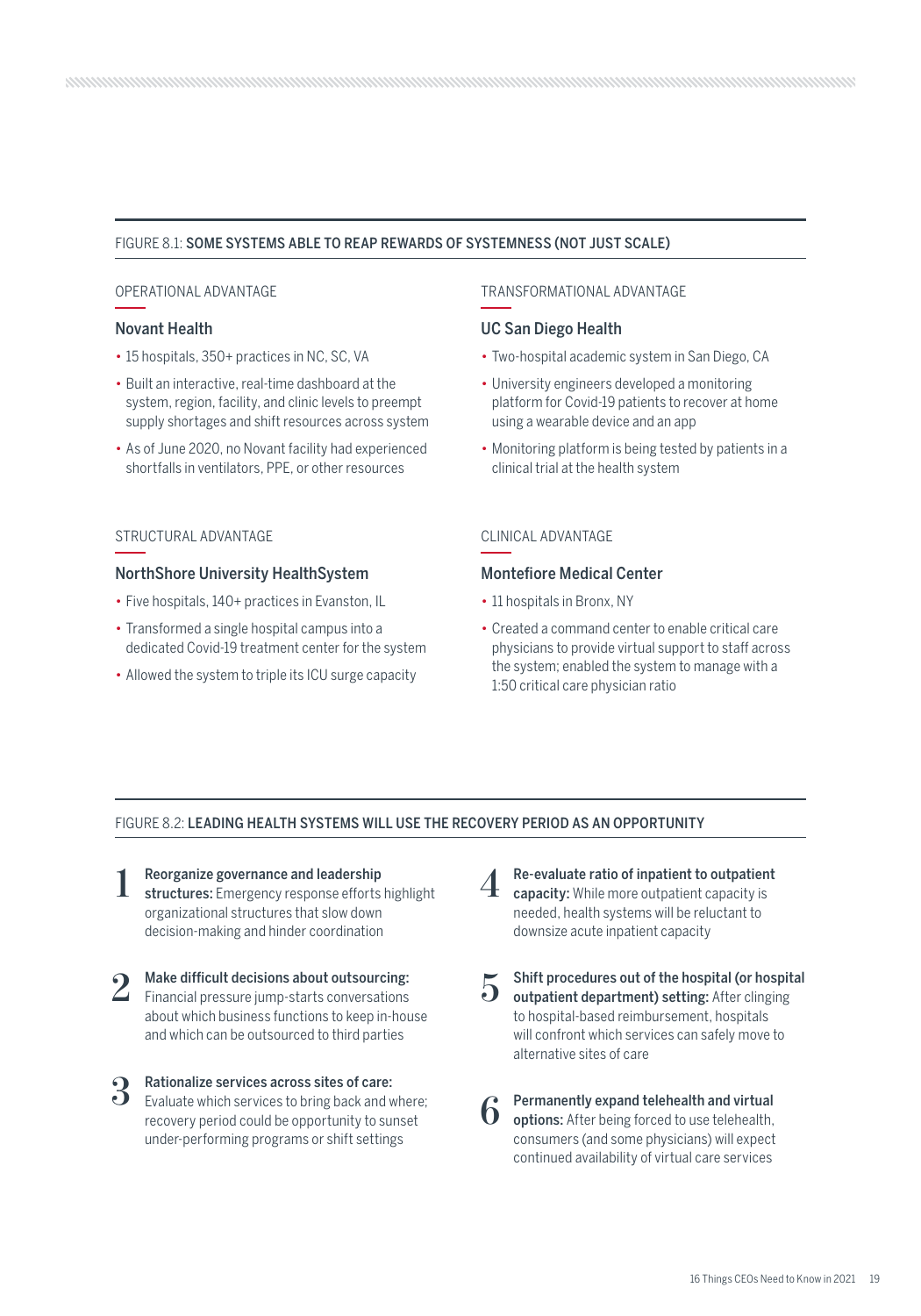# ABOUT OUR RESEARCH

Change has always defined health care, but today's leaders face unprecedented challenges and market shifts. Developing successful strategies and advancing make-or-break objectives has never been more challenging due to mounting complexity, intensifying competition, and a growing roster of stakeholders.

# HOW WE HELP

# **The knowledge you need to stay current, plus the strategic guidance, data and tools you need to take action.**

# WHO WE SERVE

Hospitals • Health systems • Medical groups • Post-acute care providers • Life sciences firms • Digital health companies • Health plans • Health care professional services firms

To learn more visit advisory.com/memberships or contact programinquiries@advisory.com.

# **The Advisory Board advantage**

Our team of 200+ experts harnesses a time-tested research process and the collective wisdom of our 4,500+ member network to develop provocative insights, actionable strategies, and practical tools to support execution.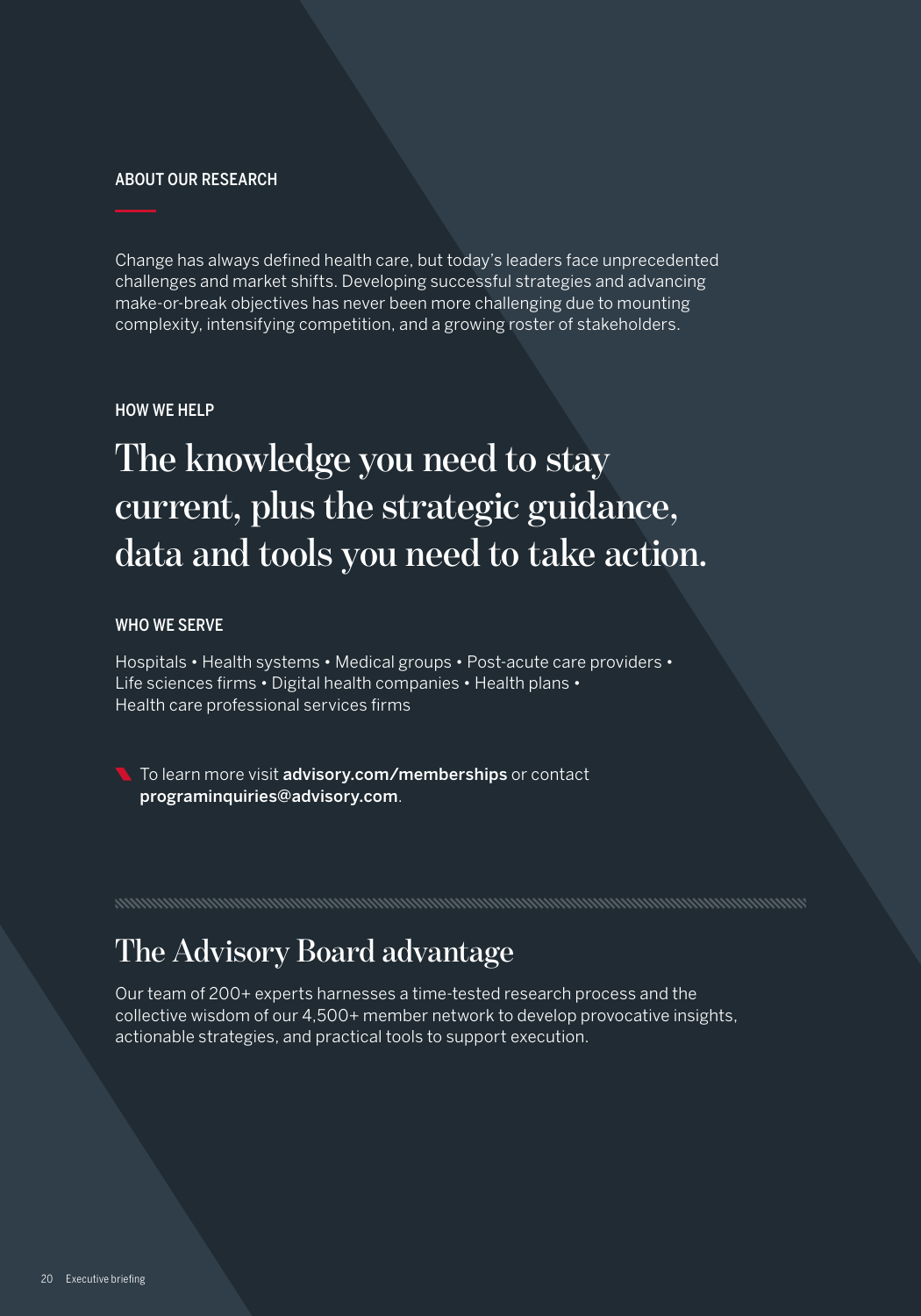# **CREDITS**

PROJECT DIRECTOR

Yulan Egan

RESEARCH TEAM

# Kirsta Hackmeier Rishi Sachdev

PROGRAM LEADERSHIP

# Christopher Kerns

DESIGNER

Kate Young

# SOURCES

Page 7: "The winners (and losers) in Medicare's 2021 inpatient proposed rule," *Advisory Board Daily Briefing*, May 2020; Snyder L, "Trends in State Medicaid Programs," Kaiser Family Foundation, June 2016; Roubein R, et al., "States cut Medicaid as millions of jobless workers look to safety net," *Politico*, May 2020; Pellegrin M, "The Budget in Brief: Summary of Gov. Lee's FY 2021 Recommended Budget," The Sycamore Institute, Feb. 2020.

Page 9: Fronstin P, "The Impact of the Recession on Employment-Based Health Coverage," Employee Benefit Research Institute, May 2010; "The Post-Recession Workplace: Competitive Strategies for Recovery and Beyond," Society for Human Resource Management, Sept. 2010; Kirzinger .<br>'Data Note: Americans' Challenges with Health Care Costs," Kaiser Family Foundation, June 2019.

Page 11: Emper C, "CMS Offers ACOs Regulatory Relief in Response to the COVID-19 Pandemic," NextGen Healthcare, May 2020; "Direct Contracting Model Options" CMS, June 2020; "Accelerate to Value Program for Independent Primary Care," BlueCross BlueShield of North Carolina, June 2020.

Page 13: "America's Largest Employers Urge Congress to Protect Consumers, Primary Care Clinicians in the Wake of the COVID-19 Pandemic," Pacific Business Group on Health, May 2020.

Page 15: "Responding to unprecedented need, Aledade ships covid-19 support<br>package to network of primary care practices," Aledade, April 2020; Coutre<br>L, "ChenMed expanding to 15 locations, including Cleveland, by July," Mo *Healthcare*, June 2020; Japsen B, "Humana and Welsh Carson to spend \$600M on Medicare clinics," *Forbes*, Feb. 2020; "DaVita Medical Group to join Optum," DaVita, Dec. 2017; "CVS CEO Larry Merlo on Q1 2020 results," Seeking Alpha, May 2020; Johnson S, "Blue Cross of Minnesota and North Memorial Health to co-own 20 health clinics," *Modern Healthcare*, June 2019; Haefner M, "Blue Shield of California company acquires 2,700-physician group," Becker's Hospital Review, April 2020.

Page 19: "Q&A: How Novant Health is harnessing real-time data to safely<br>reopen," Advisory Board, June 2020; "How Montefiore stood up an ICU<br>command center for Covid-19—in just two weeks," Advisory Board, April 2020; "Q&A: How NorthShore's CEO fought Covid-19 as a patient and a health system leader," Advisory Board, May 2020; "eCOVID platform provides remote patient monitoring," Medical Xpress, May 2020.

Page 23: "Specialty pharmacy requirements—commercial effective October 1, 2020 frequently asked questions," UnitedHealthcare, 2020; Fein, "Insurers + PBMs + specialty pharmacies + providers: Will vertical consolidation disrupt drug channels in 2020?" Drug Channels, Dec. 2020.

Page 28: "Mayo Clinic CEO Gianrico Farrugia on why he doesn't want to go back to a pre-pandemic world," Advisory Board, July 2020.

Page 33: "Health Care Resources," Organization for Economic Co-operation and Development, April 2020.

## LEGAL CAVEAT

#### © 2020 Advisory Board • All rights reserved • advisory.com

Advisory Board has made efforts to verify the accuracy of the information it provides to members. This report relies on data obtained from many sources, however, and Advisory Board cannot guarantee the accuracy of the information provided or any analysis based thereon. In addition, Advisory Board is not in the business of giving legal, medical, accounting, or other professional advice, and its reports should not be construed as professional advice. In particular, members should not rely on any legal commentary in this report as a basis for action, or assume that any tactics described herein would be permitted by applicable law or appropriate for a given member's situation. Members are advised to consult with appropriate professionals concerning legal, medical, tax, or accounting issues, before implementing any of these tactics. Neither Advisory Board nor its officers, directors, trustees, employees, and agents shall be liable for any claims, liabilities, or expenses relating to (a) any errors or omissions in this report, whether caused by Advisory Board or any of its employees or agents, or sources or other third parties, (b) any recommendation or graded ranking by Advisory Board, or (c) failure of member and its employees and agents to abide by the terms set forth herein.